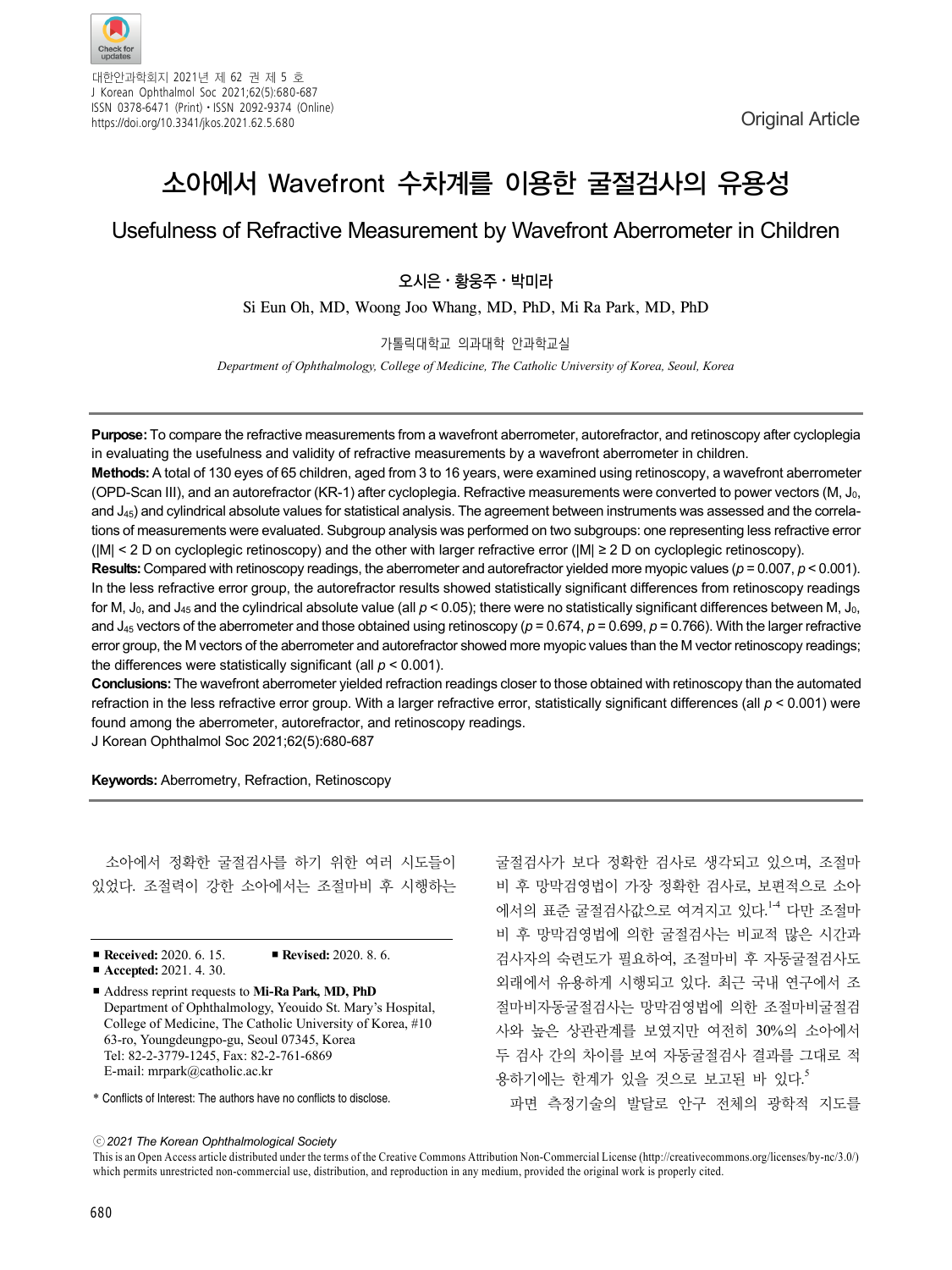Zernike 다항식을 이용하여 산출하는 wavefront 수차계가 보급되고 있으며, 이를 통하여 굴절검사값을 측정하는 것 이 가능하다. <sup>6</sup> Zernike 다항식을 통하여 얻는 2차항은 저위 수차로, 파면에서의 구면렌즈대응치를 의미하는 defocus와 원주렌즈 값을 의미하는 astigmatism으로 구성되는 반면, 고위수차는 수차계로만 측정되는 3차항 이상의 항목으로, 수차계의 2차항을 통하여 얻은 굴절검사값은 이를 포함하 지 않는다. 7,8 Wavefront 수차계를 이용하여 얻은 2차항을 구면렌즈, 원주렌즈, 축으로 표현되는 굴절검사값으로 환산 할 수 있으며, 이는 망막검영법, 자동굴절검사와는 다른 새 로운 방법으로 굴절검사값을 측정할 수 있는 수단이 된다. Wavefront 수차계를 이용한 굴절검사의 유용성을 증명하기 위한 여러 시도들이 있어왔다.<sup>7-11</sup>

소아에서는 보다 정확한 굴절검사를 위한 여러 시도가 있 어온 반면, wavefront 수차계를 이용하여 소아 환자에서 굴 절검사를 시행한 국내 연구는 없는 실정이다. 이에 본 연구 에서는 조절마비 후 wavefront 수차계를 이용한 굴절검사와 자동굴절검사, 망막검영법에 의한 굴절검사를 비교하여 소 아에서의 wavefront 수차계를 이용한 굴절검사의 정확성과 유용성을 평가하고자 하였다. 본 연구는 헬싱키선언에 입각 한 가톨릭대학교 연구윤리심의위원회(Institutinal Review Board, IRB)의 승인을 받아(승인 번호: SC20RASI0061) 진 행되었다.

### 대상과 방법

2019년 5월 1일부터 6월 30일까지 본원 안과에서 조절마 비 후 wavefront 수차계, 자동굴절검사 및 망막검영법에 의 한 굴절검사를 시행한 16세 이하 소아 65명 130안을 대상 으로 하였다. 각막질환과 망막질환이 없는 환자를 포함하 였으며, 근시 억제를 위하여 조절마비제를 점안하고 있는 환자는 제외하였다. 세 가지 측정법을 모두 시행한 환아에 대하여 굴절검사값의 검사 방법 간 차이를 비교하였다.

1% cyclopentolate (Ocucyclo® ; Samil, Seoul, Korea)와 0.5% phenylephrine과 0.5% tropicamide 혼합제(Mydrin  $P^{\mathbb{B}}$ ; Santen Pharmaceutical Co., Ltd., Osaka, Japan)을 양안에 10분간격으로 3회 점안하였다. 동공확대와 빛 반사가 없는 것을 확인한 후 wavefront 수차계 OPD-Scan III (Nidek, Gamagori, Japan), 자동굴절검사(KR-1, Topcon, Tokyo, Japan) 와 망막검영법에 의한 굴절검사 순서로 시행하였다. 망막 검영법에 의한 굴절검사는 1명의 숙련된 안과 의사가 검영 기를 이용하여 측정한 굴절검사값을 결과치로 하였다.

조절마비 후 Wavefront 수차계, 자동굴절검사와 망막검 영법에 의한 굴절검사법으로 구면렌즈, 원주렌즈, 축으로 이루어진 세 가지의 굴절검사값을 얻었으며, 이는 power vector analysis를 사용하여 분석하였다. Power vector anal $ysis는 굴절검사값을 M 벡터,  $J_0$  벡터,  $J_{45}$  벡터 세 가지의$ 독립적인 벡터로 분리하여 분석하는 방법이다. M은 구면렌 즈 대응치를, J0은 일반적인 원주렌즈 값에 대한 0° 축 벡터 에서의 Jackson cross cylinder 대응치를, J45는 45° 축 벡터 에서의 Jackson cross cylinder 대응치를 의미한다. 12

M=Sph+Cyl/2  $J_0 = (-Cyl/2) \cos(2 \times Axi)$  $J_{45} = (-\text{Cyl}/2) \sin(2 \times \text{Axis})$ (Sph=spherical, Cyl=cylinder)

구면렌즈 대응치가 -0.75 diopters (D) 이하를 근시로, +1.00 D 이상을 원시로, 구면렌즈 대응치가 근시, 원시 기 준 미만이지만 난시도수가 ± 1.50 D 이상이면 난시로, 이 러한 굴절이상이 없는 경우에 정시로 분류하였다.<sup>5</sup>

세 가지 검사 방법에 따라 구해진 M, Jo, J45, 원주렌즈 절 대값의 일치도를 확인하기 위하여 Bland-Altman plot을 그 려보았으며, 그 연관성을 확인하기 위하여 Spearman의 순위 상관분석을 사용하였다. Friedman test를 통하여 세 가지 검 사 방법에 따라 구해진 굴절검사값 간에 차이가 있음을 확 인하고, 수차계와 망막검영법, 수차계와 자동굴절검사, 자동 굴절검사와 망막검영법 세 가지 경우를 짝지어 Wilcoxon signed rank test를 통하여 측정법 간의 굴절검사값 크기를 비교하였다. 65명 130안 중 경도의 굴절이상을 가진 경우와 큰 굴절이상을 가진 경우 측정된 굴절검사값의 차이를 알아 보기 위하여, 망막검영법의 구면렌즈대응치 M 벡터를 기준 으로 절대값 2 D 미만은 Group A, 절대값 2 D 이상은 Group B로 나누어 검사 방법 간에 따라 측정된 굴절검사값의 차이 를 확인하였다. 조절마비 후 망막검영법으로 얻은 굴절값의 난시를 기준으로 한 wavefront 수차계와 자동굴절검사의 double-angle polar plot상의 위치는 Eye Pro 2013: Astig PLOT (for iPhone/iPad; Apple; Cupertino, CA, USA)을 통 하여 분석하였다.

#### 결 과

세 가지 굴절검사를 모두 시행한 65명 소아의 평균 나이 는 8.55 ± 2.99세로 4세에서 16세까지의 분포를 보였으며, 남아 23명(35.4%), 여자 42명(64.6%)이었다. 망막검영법 기준으로 정시 10안(7.7%), 원시 13안(10%), 근시 99안 (76.2%), 난시 8안(6.2%)이었다. Wavefront 수차계와 조절 마비 후 자동굴절검사와 망막검영법으로 얻은 세 가지의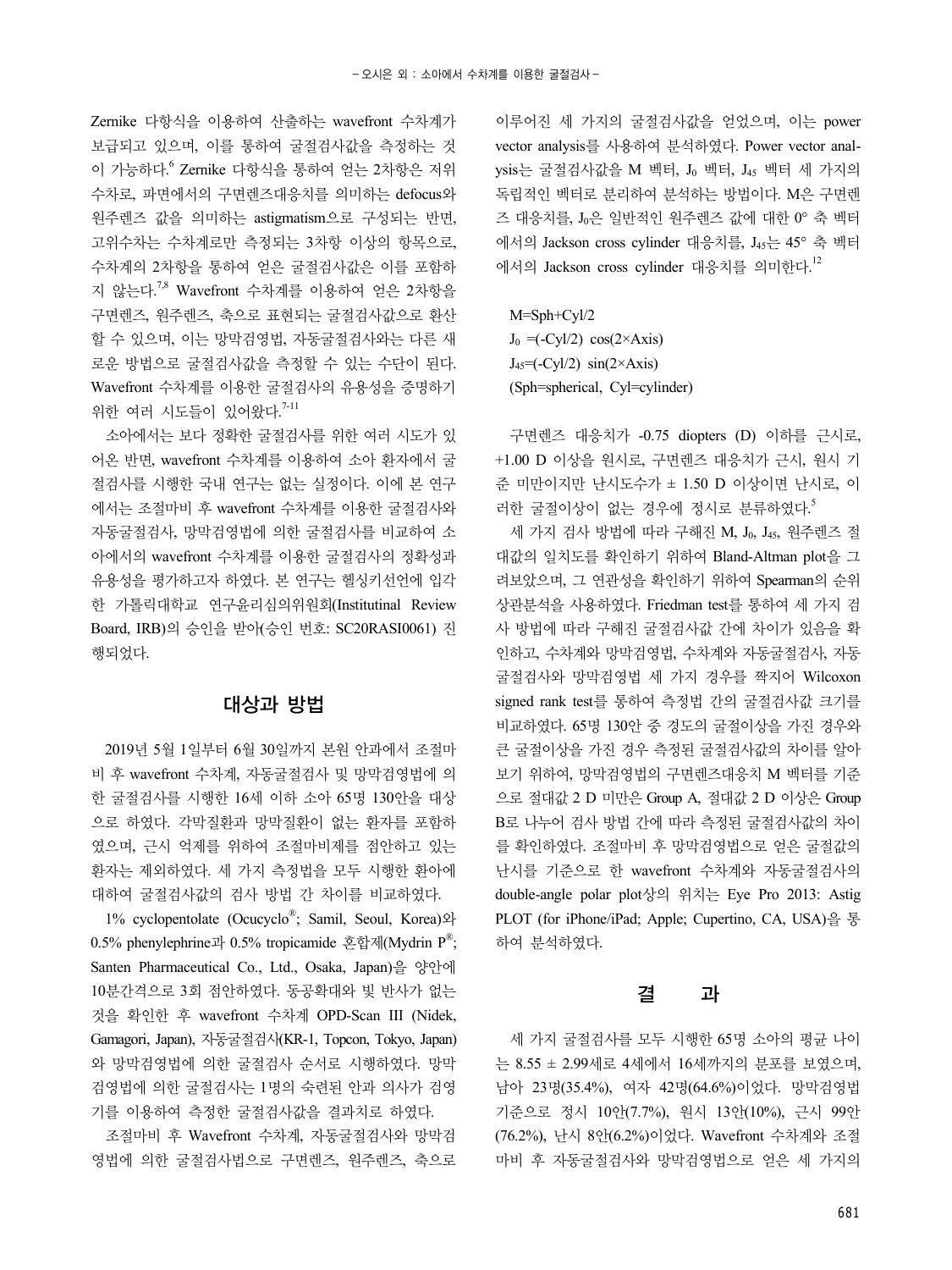굴절검사값을 power vector analysis를 사용하여 환산하였 고, 원주렌즈의 절대값을 분석하였다(Table 1).

조절마비 후 Wavefront 수차계와 자동굴절검사, 망막검 영법을 통하여 얻은 굴절검사값을 M, J<sub>0</sub>, J<sub>45</sub> 벡터, 원주렌 즈 절대값으로 환산한 후 Spearman 순위상관분석을 통하 여 검사 방법 간의 상관의 정도에 대해 분석하였다(Table 2). 수차계와 망막검영법, 수차계와 자동굴절검사, 자동굴절검 사와 망막검영법 세 가지 경우를 짝지어 그 상관의 정도에 대해 분석해보았으며, M, J0, J45 벡터, 원주렌즈 절대값 네 가지 굴절검사값 모두에서 각각의 검사법이 의미있는 상관 관계를 보였다(모두 *p*<0.001). 검사법마다 구해진 굴절검사 값의 일치도를 확인하기 위하여 Bland-Altman plot을 이용 해 수차계와 망막검영법, 자동굴절검사와 망막검영법 두 가지로 짝을 지어 각각 비교해보았다(Fig. 1).

세 가지 검사를 통하여 얻은 굴절검사값의 비교를 위하 여 M, J0, J45 벡터, 원주렌즈의 절대값 간의 차이를 분석하 였으며, 망막검영법의 구면렌즈대응치인 M 벡터를 기준으 로 절대값 2 D 미만은 그룹 A (63안), 절대값 2 D 이상은 그룹 B (67안)로 나누어 경도의 굴절이상을 가진 경우와 큰 굴절이상을 가진 경우 검사 방법 간의 굴절검사값 차이 를 한 번 더 확인하였다(Table 3). 전체 130안에 대해 망막 검영법을 기준으로 하여 비교시, M 벡터의 차이의 평균

**Table 1.** Descriptive statistics of refractive measurements

은 수차계는 -0.146 D (*p*=0.007), 자동굴절검사는 -0.228 D (*p*<0.001)로 두 검사 모두 망막검영법 대비 근시성 경향을 보였다. J0, J45 벡터의 경우 수차계와 망막검영법은 통계적 으로 차이가 없었으나(*p*=0.239, *p*=0.424), 자동굴절검사의 경우 망막검영법과 통계적으로 유의미한 차이를 보였다 (*p*<0.001, *p*=0.002).

경도의 굴절이상을 가진 Group A의 경우 수차계와 망막 검영법의 M 벡터 측정값 차이는 0.004 D (*p*=0.674)로 수차 계가 망막검영법을 비교적 잘 반영한 반면, 자동굴절검사 는 망막검영법과의 차이가 -0.188 D (*p*<0.001)로 망막검영 법 대비 근시성 경향을 보였다. Group A에서 수차계를 이 용한 굴절검사값은 M, Jo, J45 벡터가 망막검영법과 통계적 으로 차이를 보이지 않았고(*p*=0.674, *p*=0.699, *p*=0.766), 원 즈렌즈 절대값만 수차계와 통계적으로 유의미한 차이를 보 인 반면( $p$ =0.006), 자동굴절검사를 이용한 검사는 M, J<sub>0</sub>, J<sub>45</sub> 벡터, 원즈렌즈 절대값 네 가지 검사값 모두 망막검영법과 유의미한 차이를 보였다(모두 *p*<0.05).

큰 굴절이상을 가진 Group B의 경우 측정된 M 벡터가 망막검영법 수차계는 -0.286 D, 자동굴절검사는 -0.266 D 차이가 있어, 두 검사 모두 망막검영법 대비 근시성 경향을 보였다(모두 *p*<0.001). 이 외에도, Group B에서 수차계는 원즈렌즈 절대값이 망막검영법과 통계적으로 의미 있는 차

| Wavefront (D)    | Autorefractor (D) | Retinoscopy (D)  |
|------------------|-------------------|------------------|
| $-1.638 + 3.251$ | $-1.720 + 3.107$  | $-1.492 + 3.199$ |
| $0.477 + 0.572$  | $0.549 + 0.533$   | $0.450 + 0.538$  |
| $0.018 + 0.275$  | $-0.057 + 0.267$  | $-0.011 + 0.174$ |
| $1.163 + 1.082$  | $1.225 + 1.067$   | $0.969 + 1.071$  |
|                  |                   |                  |

Total  $n = 130$ . Values are presented as mean  $+$  standard deviation.  $D =$  diopter.

|  |  |  |  |  |  |  |  |  |  |  |  |  |  |  | <b>Table 2.</b> Correlation analysis of the refractive measurements |  |
|--|--|--|--|--|--|--|--|--|--|--|--|--|--|--|---------------------------------------------------------------------|--|
|  |  |  |  |  |  |  |  |  |  |  |  |  |  |  |                                                                     |  |

|                                  | Measure               | Spearman's correlation coefficient $(\rho)$ | $p$ -value |
|----------------------------------|-----------------------|---------------------------------------------|------------|
| Wavefront versus retinoscopy     | M vector              | 0.982                                       | < 0.001    |
|                                  | J0 vector             | 0.807                                       | < 0.001    |
|                                  | $J45$ vector          | 0.447                                       | < 0.001    |
|                                  | Cylindric magnitude   | 0.783                                       | < 0.001    |
| Wavefront versus autorefractor   | M vector              | 0.975                                       | < 0.001    |
|                                  | J <sub>0</sub> vector | 0.827                                       | < 0.001    |
|                                  | $J45$ vector          | 0.569                                       | < 0.001    |
|                                  | Cylindric magnitude   | 0.789                                       | < 0.001    |
| Autorefractor versus retinoscopy | M vector              | 0.984                                       | < 0.001    |
|                                  | J0 vector             | 0.908                                       | < 0.001    |
|                                  | $J45$ vector          | 0.617                                       | < 0.001    |
|                                  | Cylindric magnitude   | 0.906                                       | < 0.001    |

\* *p*-value for Spearman's rank correlation analysis.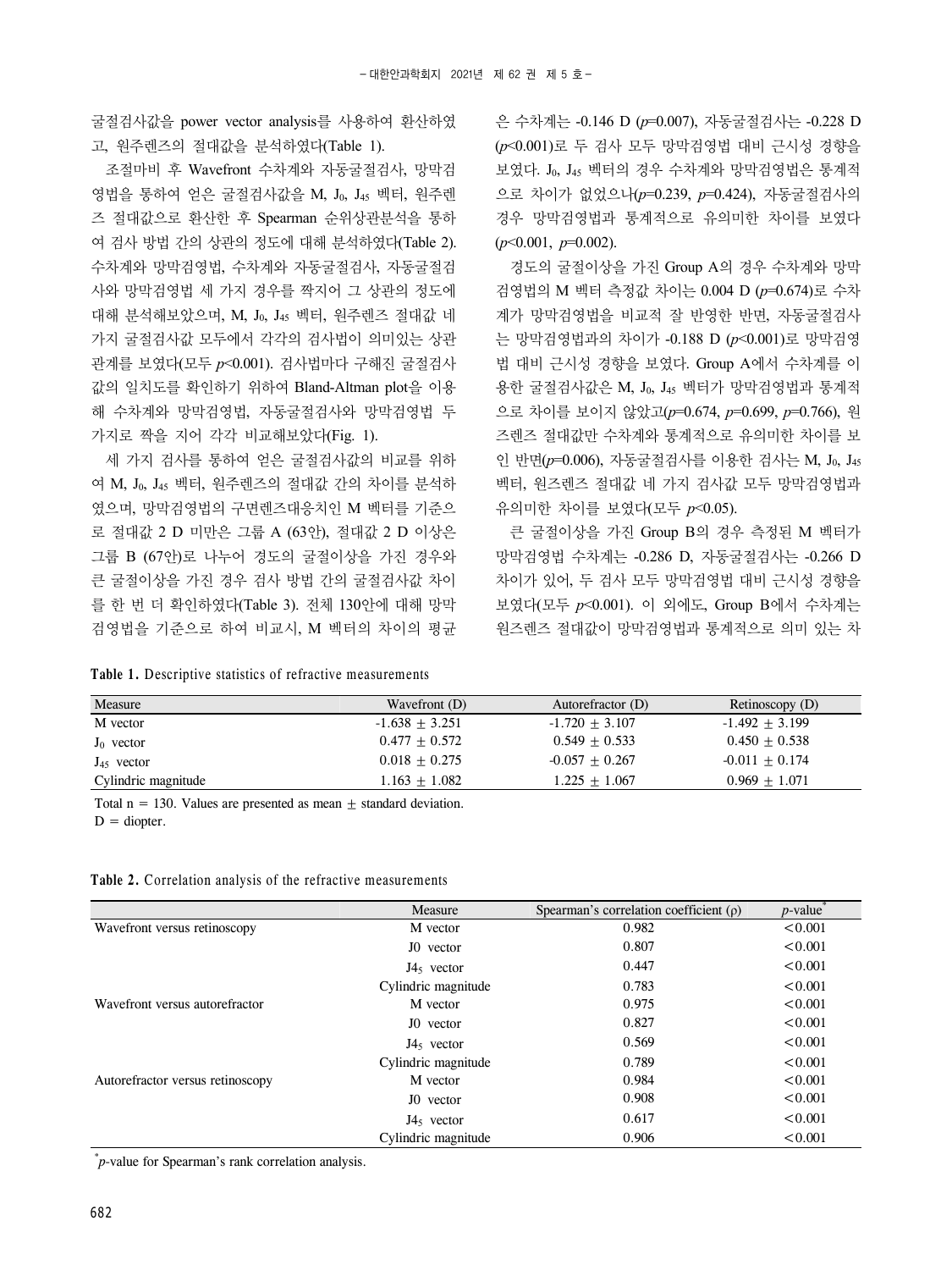

**Figure 1.** Agreement between instruments assessed using Bland-Altman plots. Bland-Altman plots showing differences of M vector,  $J_0$  vector,  $J_{45}$  vector and cylindrical magnitude between wavefront aberrometer and retinoscopy (A, C, E, G), autorefractor and retinoscopy (B, D, F, H). Mean difference is presented by solid lines and 95% limits of agreement (LoA) are represented by dotted lines. Wave = wavefront aberrometer;  $CR = cycloplegic$  retinoscopy;  $D =$  diopters;  $AR =$  autorefractor;  $Cyl =$  cylindrical magnitude; LoA = limits of agreement; Lower LoA = mean – 1.96  $\times$  standard deviation (SD); Upper LoA = mean + 1.96  $\times$  SD; Width of LoA = upper LoA – lower LoA;  $SD = standard deviation$ .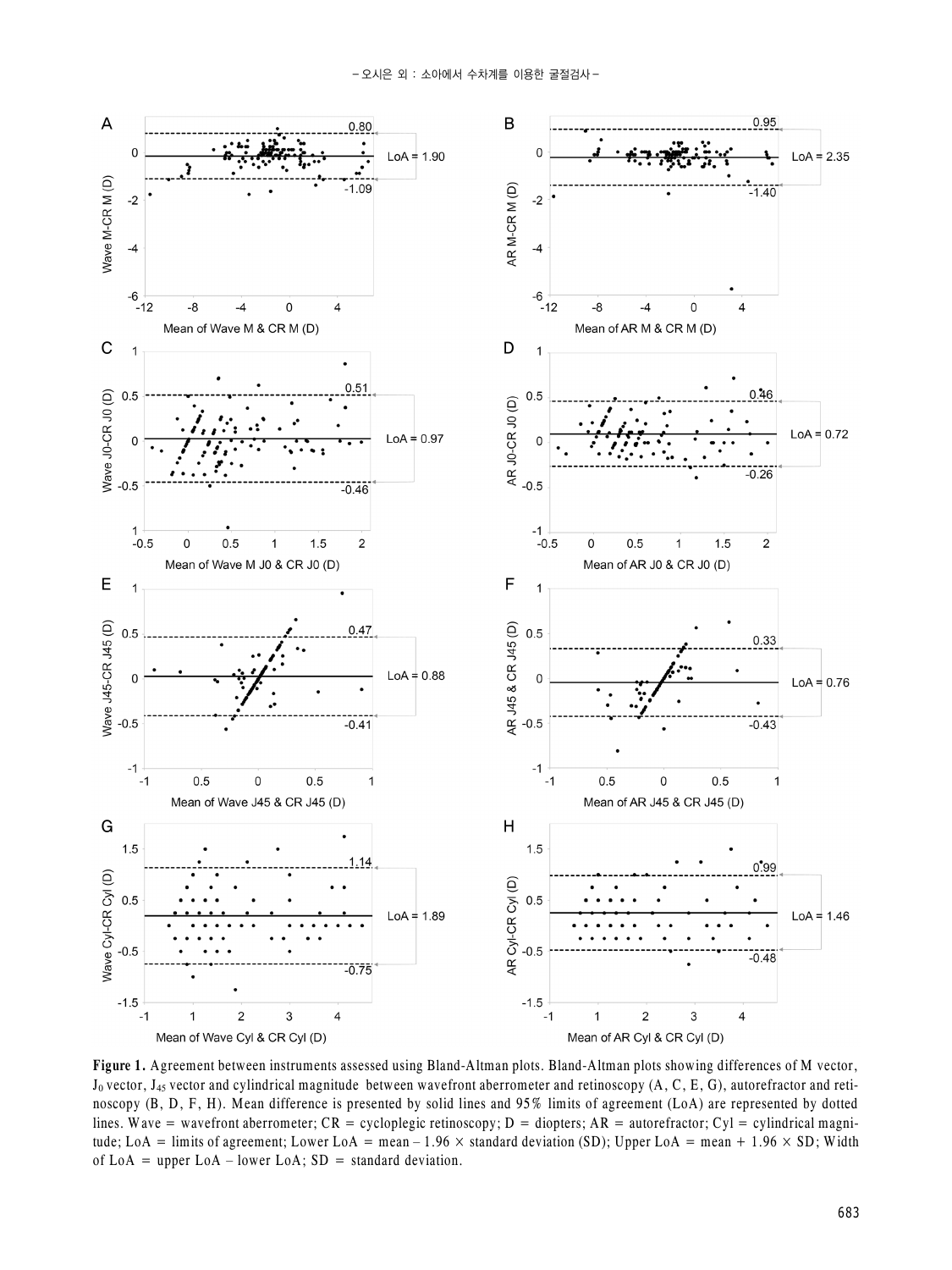이를 보였고, 자동굴절검사의 경우 J45 벡터가 망막검영법 과 차이를 보였다(모두 *p*<0.001).

수차계와 망막검영법, 자동굴절검사와 망막검영법 차이 를 Group A와 Group B로 나누어 도식화하였다(Fig. 2). 전 체 130안에 대해서는 M, Jo, J45 벡터와 워주렌즈 절대값 모 두에서 수차계와 망막검영법의 차이의 절대값이 더욱 작은 것으로 나타났고(Table 3), 이는 경도의 굴절이상을 보이는 Group A에서도 같은 결과를 보였으나, 큰 굴절이상을 보이 는 Group B의 경우 J0 벡터를 제외한 M, J45, 원즈렌즈의 절대값 모두 자동굴절검사가 망막검영법과의 차이가 더 작 았다.

조절마비 후 망막검영법으로 얻은 굴절값의 난시를 기준 으로 수차계와 자동굴절검사를 통하여 측정한 난시의 경향 성을 파악하기 위하여 double-angle polar plot을 사용하였 다(Fig. 3). 수차계 상의 난시는 망막검영법에 비해 0.08 D (직난시; with-the rule astigmatism 112° 방향) 편위된 값을 나타낸 반면, 자동굴절검사는 0.22 D (직난시 77° 방향)만 큼 편위되어 나타나, 수차계를 통한 검사 방법상의 난시가 망막검영법을 통한 검사값에 더욱 가까운 경향을 보였다.

**Table 3.** Comparison of the refractive measurements between 3 instruments. Subgroup analysis was performed on two subgroups: Group A (n = 63) represents eves with less refractive error ( $|M| < 2$  D on cycloplegic retinoscopy) whereas Group B (n = 67) represents eyes with larger refractive error ( $|M| \ge 2$  D on cycloplegic retinoscopy)

|                       | Measure             | Difference       | $p$ -value <sup>*</sup> | Group A $(n = 63)$ |                                            | Group B $(n = 67)$ |                         |  |  |
|-----------------------|---------------------|------------------|-------------------------|--------------------|--------------------------------------------|--------------------|-------------------------|--|--|
|                       |                     |                  |                         | Difference         | $p$ -value <sup><math>\bar{p}</math></sup> | Difference         | $p$ -value <sup>*</sup> |  |  |
| Wavefront-retinoscopy | M vector            | $-0.146 + 0.484$ | 0.007                   | $0.004 + 0.402$    | 0.674                                      | $-0.286 \pm 0.515$ | < 0.001                 |  |  |
|                       | J0 vector           | $0.027 + 0.248$  | 0.239                   | $0.009 + 0.265$    | 0.699                                      | $0.045 + 0.232$    | 0.212                   |  |  |
|                       | $J45$ vector        | $0.028 + 0.224$  | 0.424                   | $0.005 + 0.184$    | 0.766                                      | $0.050 + 0.256$    | 0.186                   |  |  |
|                       | Cylindric magnitude | $0.192 + 0.483$  | < 0.001                 | $0.159 + 0.482$    | 0.006                                      | $0.228 + 0.482$    | < 0.001                 |  |  |
| Wavefront-            | M vector            | $0.082 + 0.647$  | 0.025                   | $0.192 + 0.438$    | < 0.001                                    | $-0.021 + 0.784$   | 0.688                   |  |  |
| autorefractor         | J0 vector           | $-0.071 + 0.238$ | < 0.001                 | $-0.100 \pm 0.245$ | 0.001                                      | $-0.045 + 0.229$   | 0.039                   |  |  |
|                       | $J45$ vector        | $0.075 + 0.216$  | < 0.001                 | $0.057 + 0.200$    | 0.018                                      | $0.091 + 0.230$    | 0.002                   |  |  |
|                       | Cylindric magnitude | $-0.097 + 0.465$ | 0.058                   | $-0.143 + 1.195$   | 0.192                                      | $0.015 + 1.685$    | 0.923                   |  |  |
| Autorefractor-        | M vector            | $-0.228 + 0.600$ | < 0.001                 | $-0.188 + 0.346$   | < 0.001                                    | $-0.266 + 0.767$   | < 0.001                 |  |  |
| retinoscopy           | J0 vector           | $0.099 + 0.185$  | < 0.001                 | $0.108 + 0.174$    | < 0.001                                    | $0.090 + 0.195$    | < 0.001                 |  |  |
|                       | $J45$ vector        | $-0.056 + 0.194$ | 0.002                   | $-0.052 + 0.165$   | 0.009                                      | $-0.041 + 0.218$   | 0.059                   |  |  |
|                       | Cylindric magnitude | $0.280 + 0.380$  | < 0.001                 | $0.302 + 1.265$    | 0.044                                      | $0.213 + 1.572$    | 0.295                   |  |  |

Total  $n = 130$ . Values are presented as mean  $+$  standard deviation.

 $D =$  diopter.

\* *p*-value for Wilcoxon signed rank test.



**Figure 2.** Differences of the refractive measurements between the instruments. (A) Group A  $(n = 63)$  represents eyes with less refractive error ( $|M| < 2$  diopters (D) on cycloplegic. retinoscopy). (B) Group B (n = 67) represents eyes with larger refractive error  $(|M| \ge 2$  D on cycloplegic retinoscopy). Values are presented as mean difference. Wave = wavefront aberrometer;  $CR = cyclo$ plegic retinoscopy;  $AR =$  autorefractor. <sup>\*</sup>Cases statistically significant ( $p < 0.05$ ), *p*-value for Wilcoxon signed rank test.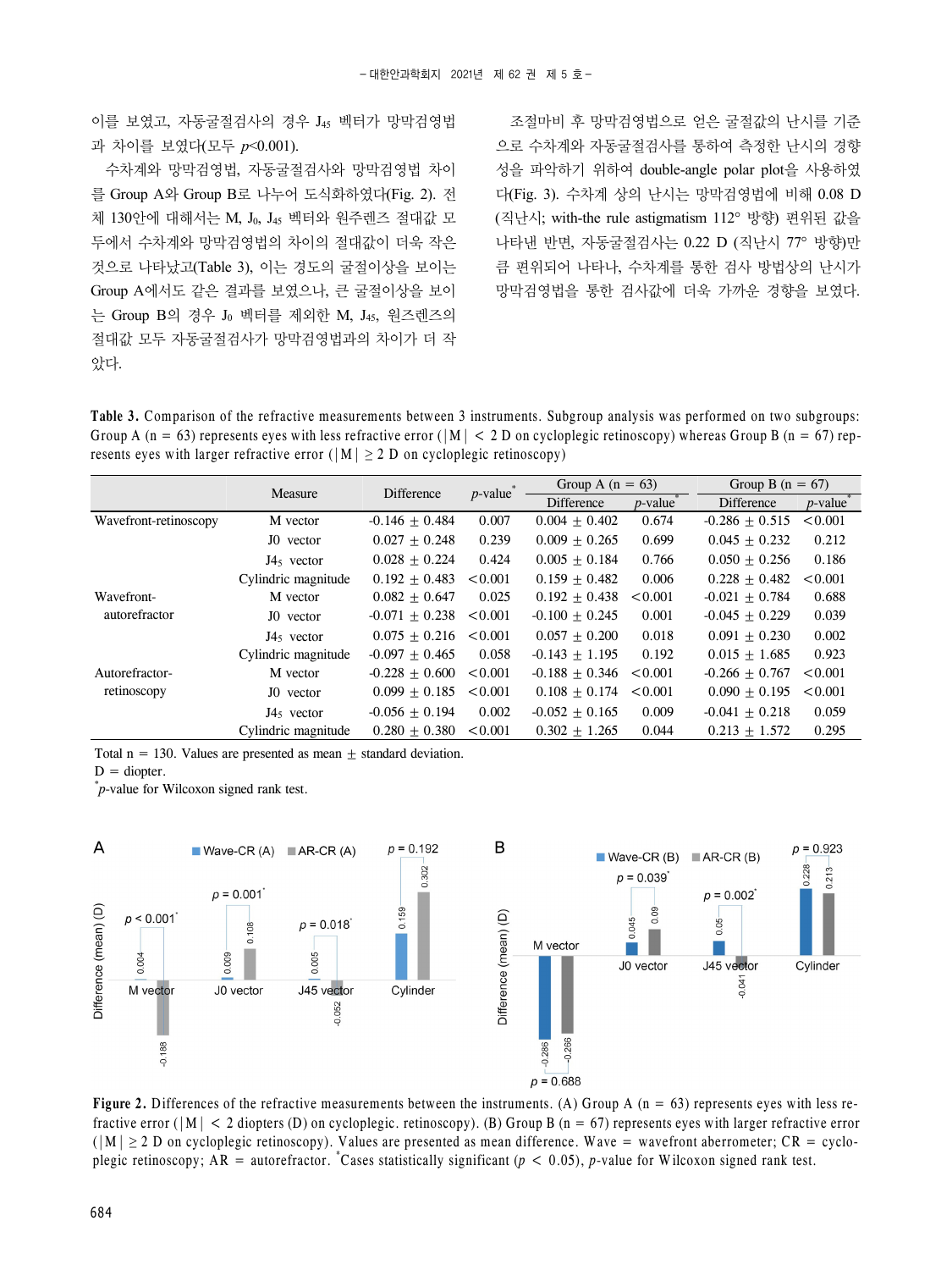

**Figure 3.** Double-angle polar plot of astigmatism. (A) Astigmatism of wavefront aberrometer analyzed based on cycloplegic retinoscopy. (B) Astigmatism of autorefractor analyzed based on cycloplegic retinoscopy.

### 고 찰

본 연구에서 조절마비 후 wavefront 수차계로 측정한 굴 절검사값은 조절마비 후 자동굴절검사, 망막검영법으로 측 정한 두 가지 검사 결과값 모두와 각각 높은 상관관계를 보 였다. 조절마비 후 수차계로 얻은 굴절검사값은 망막검영 법의 굴절검사값에 비해서 구면렌즈대응치를 기준으로 0.146 D 근시성 경향을 보여, 망막검영법에 비해 0.228 D 근시성 경향을 보인 자동굴절검사에 비하면 망막검영법에 더 가까운 결과를 보이는 것처럼 보였다. 다만 굴절 이상의 정도에 따라 나누어 분석해봤을 시, 경도의 굴절 이상이 있 었던 경우 수차계는 망막검영법의 구면렌즈대응치와 평균 0.004 D 차이로 망막검영법을 비교적 잘 반영한 반면, 자동 굴절검사는 망막검영법 대비 0.188 D 근시성 경향을 보이 며 M, J0, J45 벡터, 원즈렌즈 절대값 네 가지 검사값 모두 망막검영법과 유의미한 차이를 보였다(모두 *p*<0.05). 구면 렌즈대응치 절대값 2 D 이상의 굴절이상이 있었던 경우에 는 망막검영법 대비 수차계는 0.286 D, 자동굴절검사는 0.266 D 근시성 경향을 보였다.

경도의 굴절이상을 보이는 Group A의 경우 수차계의 M, J0, J45 벡터값이 망막검영법을 통한 굴절검사값과 통계적으 로 유의미한 차이가 없는 것으로 나타나, 작은 굴절이상을 보이는 경우에는 수차계가 망막검영법을 잘 반영한 것을 알 수 있다. 다만 큰 굴절이상을 가진 경우 M 벡터는 수차 계, 자동굴절검사 모두 망막검영법과는 통계적으로 유의미 한 차이를 보이며 근시성 경향을 보여(모두 *p*<0.001), 안경 처방이 필요한 큰 굴절이상을 가지는 소아에 있어서 아직 은 망막검영법을 대체할 만큼의 정확한 검사 측정 장비는 없다고 할 수 있겠다.

Harvey et al13은 생후 6개월에서 8세 이하의 환아를 대상

으로 조절마비제를 사용하지 않고 open-field Shack-Hartmann 수차계로 근거리와 원거리 주시시 얻은 굴절검사값과 조절 마비 후 자동굴절검사기로 얻은 굴절검사값을 비교하였다. 이 연구에서는 수차계를 통하여 얻은 M 벡터와 원주렌즈 값 모두 자동굴절검사와 높은 상관관계가 관찰되었으며, 자동굴절검사에 비해 M 벡터는 더욱 근시성으로, 난시는 더욱 큰 절대값으로 측정되었다. 하지만 이 연구는 조절마 비제의 사용 여부에 있어 본 연구와는 차이를 보인다. 본 연구는 소아를 대상으로 하였을 때, 조절마비제를 사용한 동일한 조건에서 망막검영법과 자동굴절검사, wavefront 수차계에 의한 검사를 시행한 첫 연구로 생각된다.

지난 10년간 기술의 발달로 Wavefront 수차계는 안과와 시과학 연구 분야에서 더욱 많이 사용되고 많은 연구에 적 용되고 있다.<sup>14</sup> Wang et al<sup>10</sup>은 Wavescan 수차계와 Tracey 수차계로 얻은 굴절검사값과 망막검영법을 통한 굴절검사 값을 비교하였을 때, 망막검영법 대비 Wavescan 수차계의 구면렌즈대응치는 0.26 D 근시성 경향을 보였고, Tracey 수차계의 구면렌즈대응치는 0.21 D 근시성 경향을 보였다. 이는 본 연구에서 wavefront 수차계가 망막검영법에 비해 0.146 D 근시성 경향을 보이는 것과 비슷한 결과이다. Park et al<sup>8</sup>은 같은 Wavescan 수차계로 얻은 굴절검사값과 망 막검영법을 통한 굴절검사, 자동굴절검사를 비교하였다. Wavescan 수차계로 얻은 굴절검사값은 다른 두 검사를 통 하여 얻은 굴절검사값과 높은 상관관계를 보였으며, 망막 검영법의 굴절검사값에 비해서 구면렌즈대응치를 기준으 로 0.247 D 근시성 경향을, 자동굴절검사의 굴절검사값에 비해서는 0.068 D의 근시성 경향을 가졌다. 이는 본 연구에 서 wavefront 수차계를 통하여 얻은 굴절검사값이 자동굴 절검사에 비해 0.082 D 원시성 경향을 보인 것과 차이가 있었으나, 큰 굴절이상을 나타낸 Group B에서는 0.021 D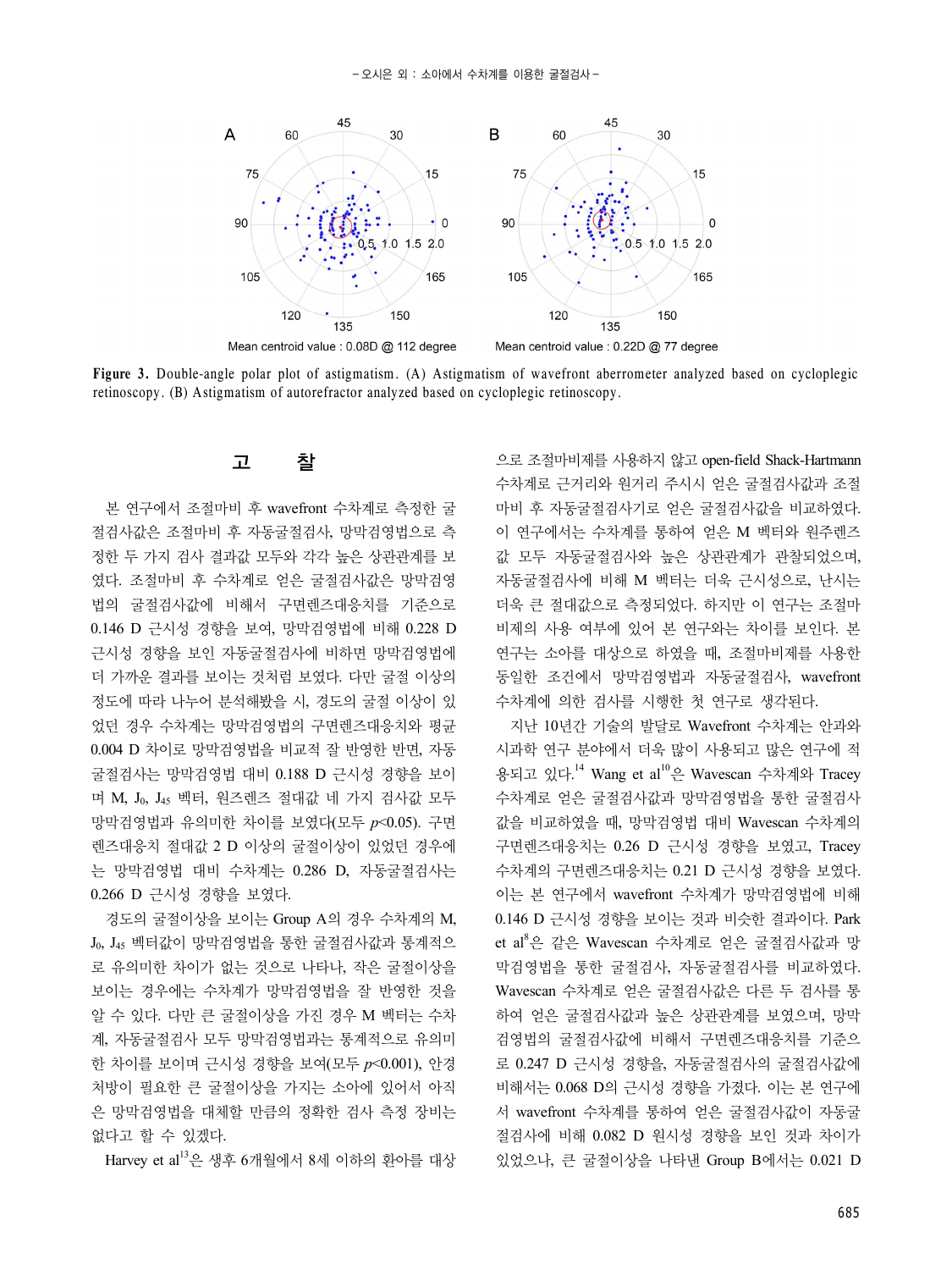근시성 경향을 보이기도 하였다.

기존 연구들에 있어서 wavefront 수차계의 근시성 경향 은 측정 영역에 의한 것이라는 가설이 제시된 바 있다.<sup>15</sup> 각 막은 중심부보다 주변부의 굴절력이 큰 양의 구면수차를 가지며, 각막의 구면수차는 나이가 들수록 증가한다고 알 려져 있다. 반면 인간의 수정체의 경우 나이가 어릴수록 음 의 구면수차를 가지고 있어 각막수차를 보정해주는 역할을 하나, 나이가 들수록 수정체 역시 양의 구면수차를 띄게 되 므로 각막수차를 보정해주는 기능이 떨어진다고 보고된 바 있다. 16-18 자동굴절검사의 경우 동공 중앙의 3 mm를 중심 으로 측정이 되지만, wavefront 수차계의 경우 이보다 넓은 6 mm 광학부(optical zone)를 통한 측정이 이루어지고, <sup>15</sup> 과 거 연구의 경우 성인이나 백내장 환자를 대상으로 하였기 때문에 측정 영역에 따라 굴절검사값이 영향을 받을 수 있 다고 볼 수도 있다. 다만 본 연구의 경우 소아를 대상으로 하였기 때문에 측정 영역에 따라 굴절검사값이 달라질 수 있다는 가설은 적용되지 않을 것으로 생각된다. 도리어 검 사기기마다 측정되는 굴절검사값의 특성과 그 차이는 각 기기의 측정 과정에서 사용되는 근적외선의 파장과 근적외 선에서 측정된 굴절검사값을 가시광선을 통하여 측정하였 을 때 예측되는 굴절검사값으로 보정해주는 과정에서 발생 하는 것으로 생각해 볼 수 있다.

본 연구에서와 같이 두 가지 검사가 일치하는지를 알기 위하여서는 각각의 검사의 재현성을 확인하는 것이 중요하 지만, <sup>19</sup> 본 연구에서는 각각의 검사를 반복하여 시행하지 않았다는 제한점이 있다. 하지만 본 연구에서 사용한 wavefront 수차계와 자동굴절검사, 망막검영법에 의한 굴절검사 세 가지 모두 재현성이 높은 것으로 알려져 있다.<sup>10,20-22</sup> 또 한 본 연구는 모집단에 사시, 수술력이 있는 등 질병이 있 는 눈과 정상안을 구분하지 않고 분석하였다는 단점이 있 다. 추후에는 사시, 수술력 등 질병의 유무에 따른 굴절검 사의 정확성과 재현성을 확인하는 노력이 필요할 것으로 생각된다.

결론적으로, 소아에서 조절마비 후 wavefront 수차계로 측정한 굴절검사값은 경도의 굴절이상을 보이는 경우에는 망막검영법에 의한 굴절검사값을 더욱 잘 반영하였다. 즉, 경도의 굴절이상을 보이는 소아의 경우는 망막검영법을 시 행하기 어려운 경우, 수차계를 통하여 비교적 안정적인 결 과를 얻을 수 있다. 다만 큰 굴절이상을 보이는 경우에는 수차계와 자동굴절검사 모두 망막검영법 수치를 충분히 반 영하지 못하여, 보다 정확한 굴절검사가 필요한 큰 굴절이 상을 보이는 소아에 있어 아직은 망막검영법 시행이 필수 적이라고 할 수 있겠다.

#### **REFERENCES**

- 1) Choong YF, Chen AH, Goh PP. A comparison of autorefraction and subjective refraction with and without cycloplegia in primary school children. Am J Ophthalmol 2006;142:68-74.
- 2) Kim MS, Chang HR. The evaluation of noncycloplegic and cycloplegic autorefraction in children according to the age. J Korean Ophthalmol Soc 1998;39:728-34.
- 3) Choi MJ, Baek SH, Gong SM. Comparison of autorefraction and clinical refraction with or without in children. J Korean Ophthalmol Soc 2005;46:837-46.
- 4) Jung JW, Kim YE, Paik HJ. Clinical comparison of autorefractor versus retinoscopic refraction in children according to the age. J Korean Ophthalmol Soc 2005;46:1931-5.
- 5) Park A, Chung SA. Comparison of manifest refraction and cycloplegic refraction using retinoscopy or an autorefractor in children. J Korean Ophthalmol Soc 2016;57:1274-81.
- 6) McGinnigle S, Naroo SA, Eperjesi F. Evaluation of the auto-refraction function of the N idek OPD‐S can III. Clin Exp Optom 2014;97:160-3.
- 7) Wang J, Silva DE. Wave-front interpretation with Zernike polynomials. Appl Opt 1980;19:1510-8.
- 8) Park SJ, Wee WR, Lee JH, Kim MK. Comparison of wavescan aberrometer refraction to subjective manifest refraction and autorefractor. J Korean Ophthalmol Soc 2009;50:684-90.
- 9) Charman W. Wavefront aberration of the eye: a review. Optom Vis Sci 1991;68:574-83.
- 10) Wang L, Wang N, Koch DD. Evaluation of refractive error measurements of the wavescan wavefront system and the tracey wavefront aberrometer. J Cataract Refract Surg 2003;29:970-9.
- 11) Reinstein DZ, Archer TJ, Couch D. Accuracy of the WASCA aberrometer refraction compared to manifest refraction in myopia. J Refract Surg 2006;22:268-74.
- 12) Thibos LN, Wheeler W, Horner D. Power vectors: an application of Fourier analysis to the description and statistical analysis of refractive error. Optom Vis Sci 1997;74:367-75.
- 13) Harvey EM, Miller JM, Schwiegerling J. Utility of an open field Shack-Hartmann aberrometer for measurement of refractive error in infants and young children. J AAPOS 2013;17:494-500.
- 14) Rauscher FG, Lange H, Yahiaoui-Doktor M, et al. Agreement and repeatability of noncycloplegic and cycloplegic wavefront-based autorefraction in children. Optom Vis Sci 2019;96:879-89.
- 15) Lin HZ, Chen CC, Lee YC. Comparisons of wavefront refraction, autorefraction, and subjective manifest refraction. Ci Ji Yi Xue Za Zhi 2013;25:43-6.
- 16) Sicam VAD, Dubbelman M, van der Heijde RG. Spherical aberration of the anterior and posterior surfaces of the human cornea. J Opt Soc Am A Opt Image Sci Vis 2006;23:544-9.
- 17) Athaide HV, Campos M, Costa C. Study of ocular aberrations with age. Arq Bras Oftalmol 2009;72:617-21.
- 18) Amano S, Amano Y, Yamagami S, et al. Age-related changes in corneal and ocular higher-order wavefront aberrations. Am J Ophthalmol 2004;137:988-92.
- 19) Bland JM, Altman D. Statistical methods for assessing agreement between two methods of clinical measurement. Lancet 1986;327: 307-10.
- 20) Nissman SA, Tractenberg RE, Saba CM, et al. Accuracy, repeat-